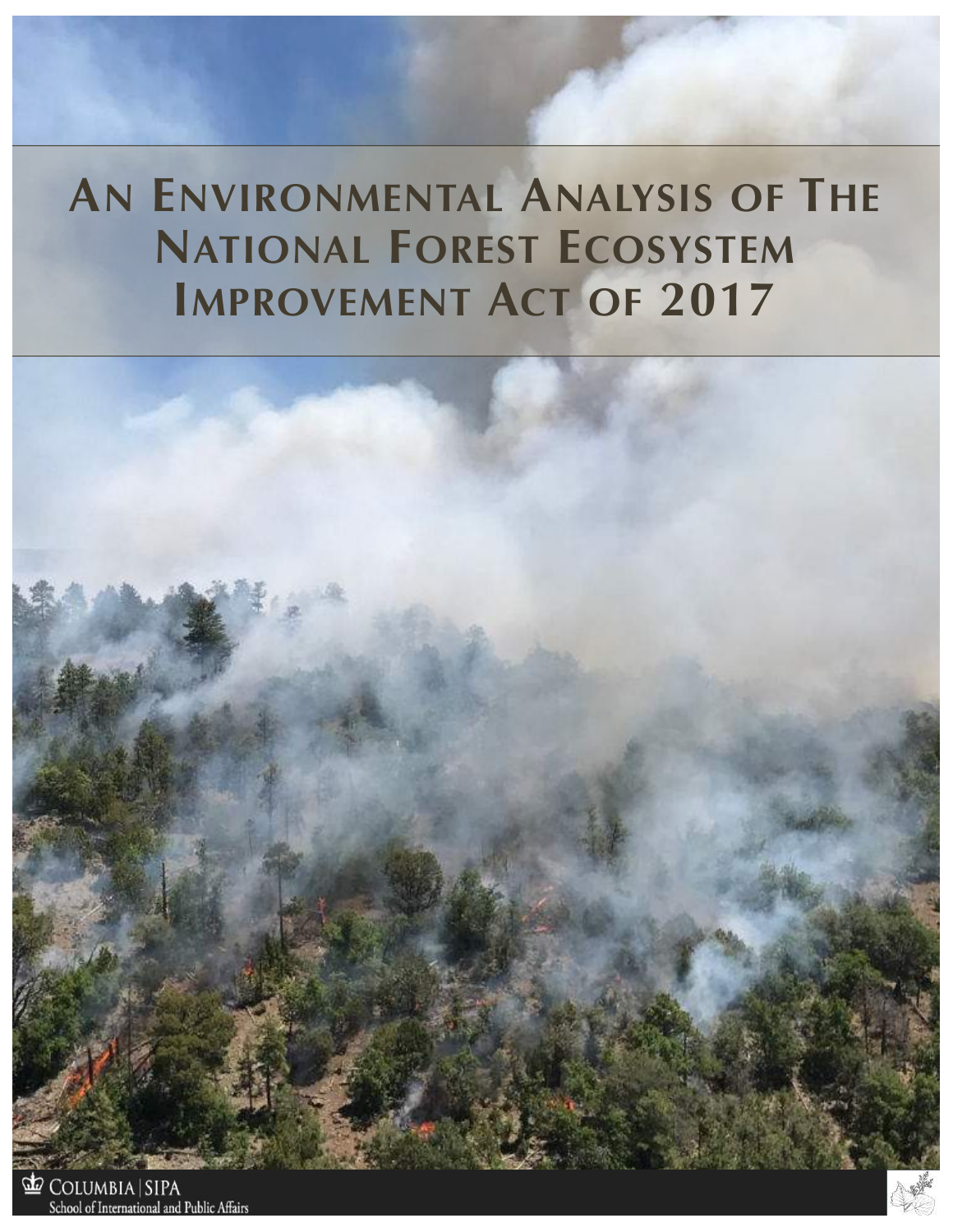# **An Environmental Analysis of The National Forest Ecosystem Improvement Act of 2017**

Columbia University | School of International and Public Affairs | The Earth Institute Workshop in Applied Earth Systems Management, Summer 2017

> **Team Manager** Caitlin Boas

**Deputy Manager** Sid Shah

# **Team Members**

Olivia Anton Joseph Demarco Alexandria Henke Stephanie Hunsucker Cloud Nagy Neil Stalter Wanjin Wang Lindsey Walter Simiao You Aiwen Zhou

# **Faculty Advisor**

Dr. Matthew Palmer

#### *Disclaimer*

*This document includes copyrighted material for educational purposes. These materials are included under the fair use exemption of U.S. Copyright Law and are restricted from further use. This document has been prepared on an "All Care and No Responsibility" basis. Neither the authors nor Columbia University make any express or implied representation or warranty as to the currency, accuracy, or completeness of the information in this document.*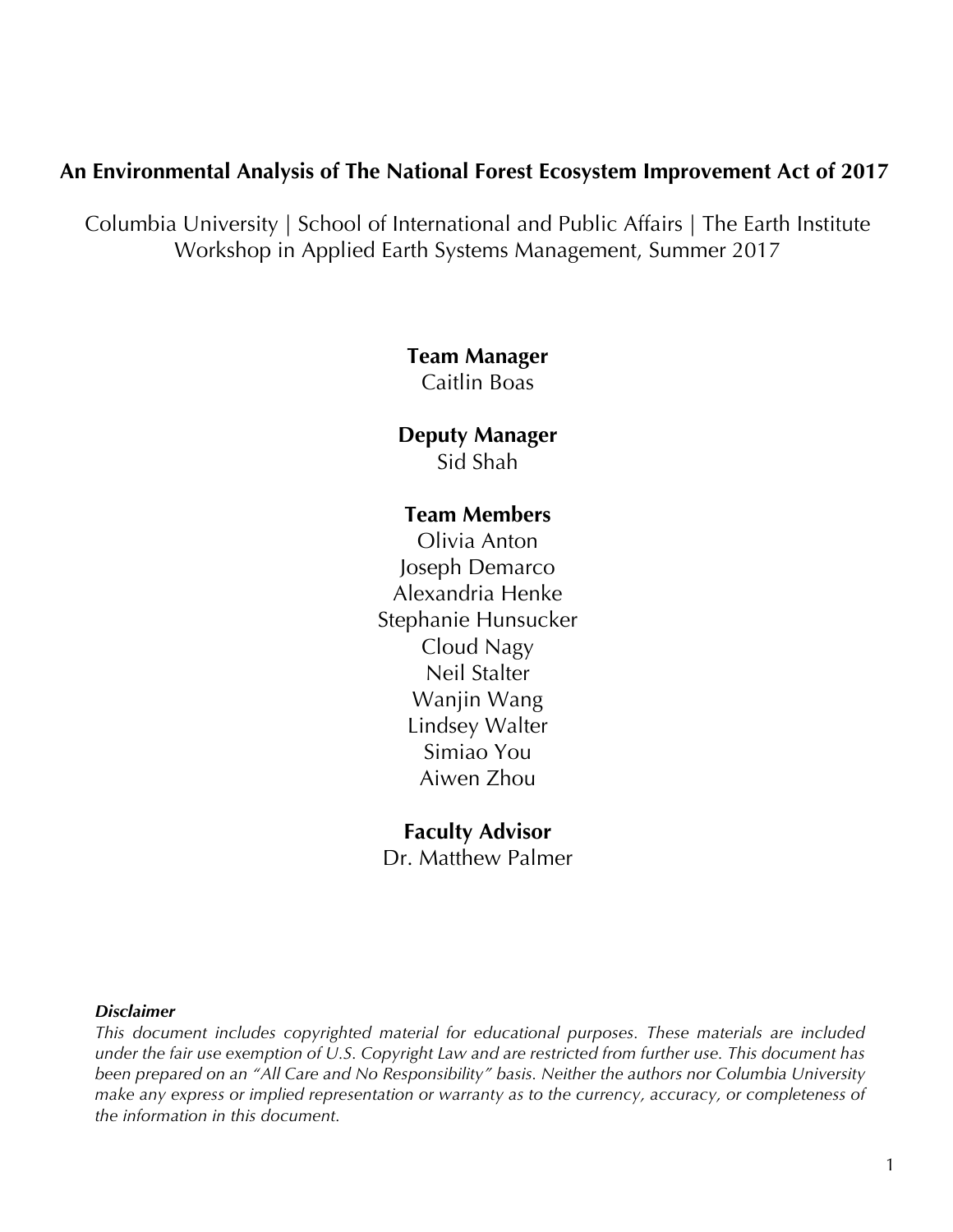# **EXECUTIVE SUMMARY**

Catastrophic wildfires in the United States have increased in both frequency and severity at an alarming rate over the past 30 years, destroying forest landscapes and natural resources which have great economic and ecological value. While the consequences of climate change, such as rising temperatures and prolonged droughts, are in part responsible for the growing rate of severe wildfires, forests have been left vulnerable to these threats due to historical mismanagement or lack of management altogether.

Many political leaders have stated that intensified environmental, ecosystem, and wildlife protection has increased the proportion of the National Forest System land where forest management activities are restricted. This has allowed forests to become overgrown, resulting in larger fuel loads which feed catastrophic wildfires. The consequences of a lack of forest management and decreased harvesting of timber resources has prompted congressional action, the introduction of the National Forest Ecosystem Improvement Act of 2017 (S.879) by Senator John Barrasso of Wyoming. The legislation gives the USDA Forest Service authority to carry out expedited management in the form of mechanical treatment and prescribed fires. These actions aim to restore habitats, reduce insect and disease infestations, and improve timber stands in order to decrease the frequency and intensity of wildfires.

This report analyzes environmental issues stemming from historical forest management and the resulting increased rates of high severity wildfires. The science behind the proposed management activities is evaluated in tandem with their impact on forest ecosystem health. Finally, we highlight controversies surrounding the proposed actions of the legislation and discuss the means of evaluating its impact.

Measuring the success of the National Forest Ecosystem Improvement Act of 2017 will be challenging due to natural variability across different forest types and the fact that forest ecosystems respond to many simultaneous drivers of change, including climate change. America's National Forests differ in type, composition, and resource availability, and since many forest health indicators are measured across long temporal scales, disentangling impacts due to these management actions is challenging and some types of analysis will not be productive for many years to come.

Although the Act itself does not describe how to measure success, proper monitoring must be conducted to quantify both the short and longterm benefits to the National Forest System. The legislation proposes an expedited review of any dispute resolution and allows for categorical exclusion of management activities that can override obligations set forth by the Endangered Species Act and National Environmental Policy Act. This expedited arbitration can reduce the bureaucratic burden of the USDA Forest Service and allow for swift and efficient management and rapid response to threats. The downside of reduced checks and the potential to circumvent laws that protect both environmental quality and wildlife is the risk of potentially degrading forest ecosystem health. This could happen if these regulations allow for overexploitation of natural resources or the overuse of management activities leading to potential harm. The solutions proposed in the legislation could benefit the forests if implemented properly and can also allow for increased management aided by increased timber sales. Mandated increases in prescribed burning and mechanical thinning, however, can have negative impacts and their unchecked implementation could lead to unintended and exploitative consequences.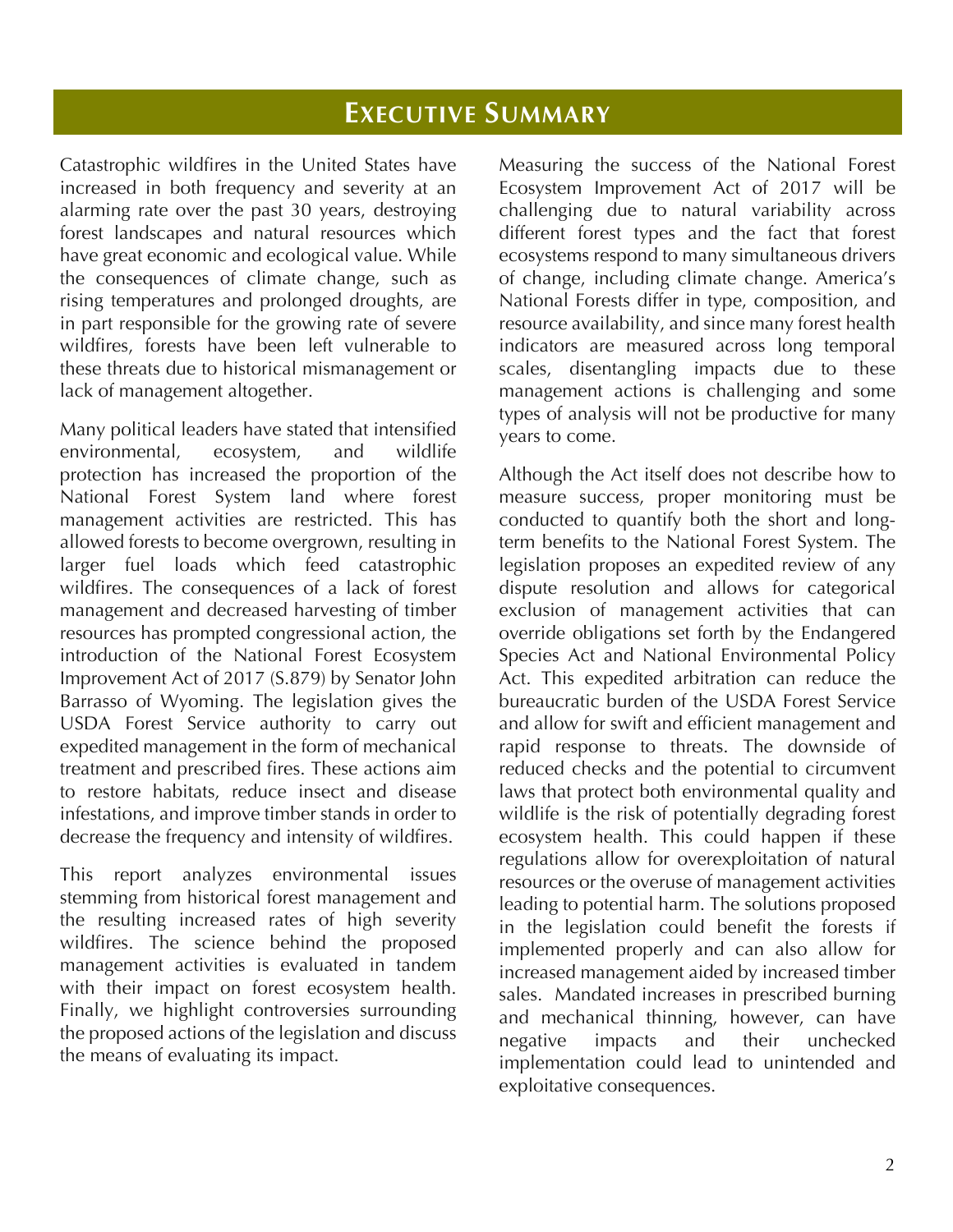# **TABLE OF CONTENTS**

| <b>INTRODUCTION</b>                                     | 5  |
|---------------------------------------------------------|----|
| <b>ENVIRONMENTAL PROBLEMS PLAGUING NATIONAL FORESTS</b> | 6  |
| <b>WILDFIRES</b>                                        | 7  |
| <b>DISEASE AND INSECT INFESTATION</b>                   | 8  |
| <b>ADDITIONAL ENVIRONMENTAL CONCERNS</b>                | 10 |
| <b>PROPOSED SOLUTION</b>                                | 10 |
| PRESCRIBED FIRE                                         | 10 |
| <b>MECHANICAL THINNING</b>                              | 11 |
| <b>CONTROVERSIES</b>                                    | 13 |
| <b>MEASURING SUCCESS</b>                                | 13 |
| <b>CONCLUSION</b>                                       | 14 |
| <b>REFERENCES</b>                                       | 15 |

Okanogan – Wenatchee National Forest, Washington Source: Greg Ericksonn / Wikimedia Commons / Public Domain

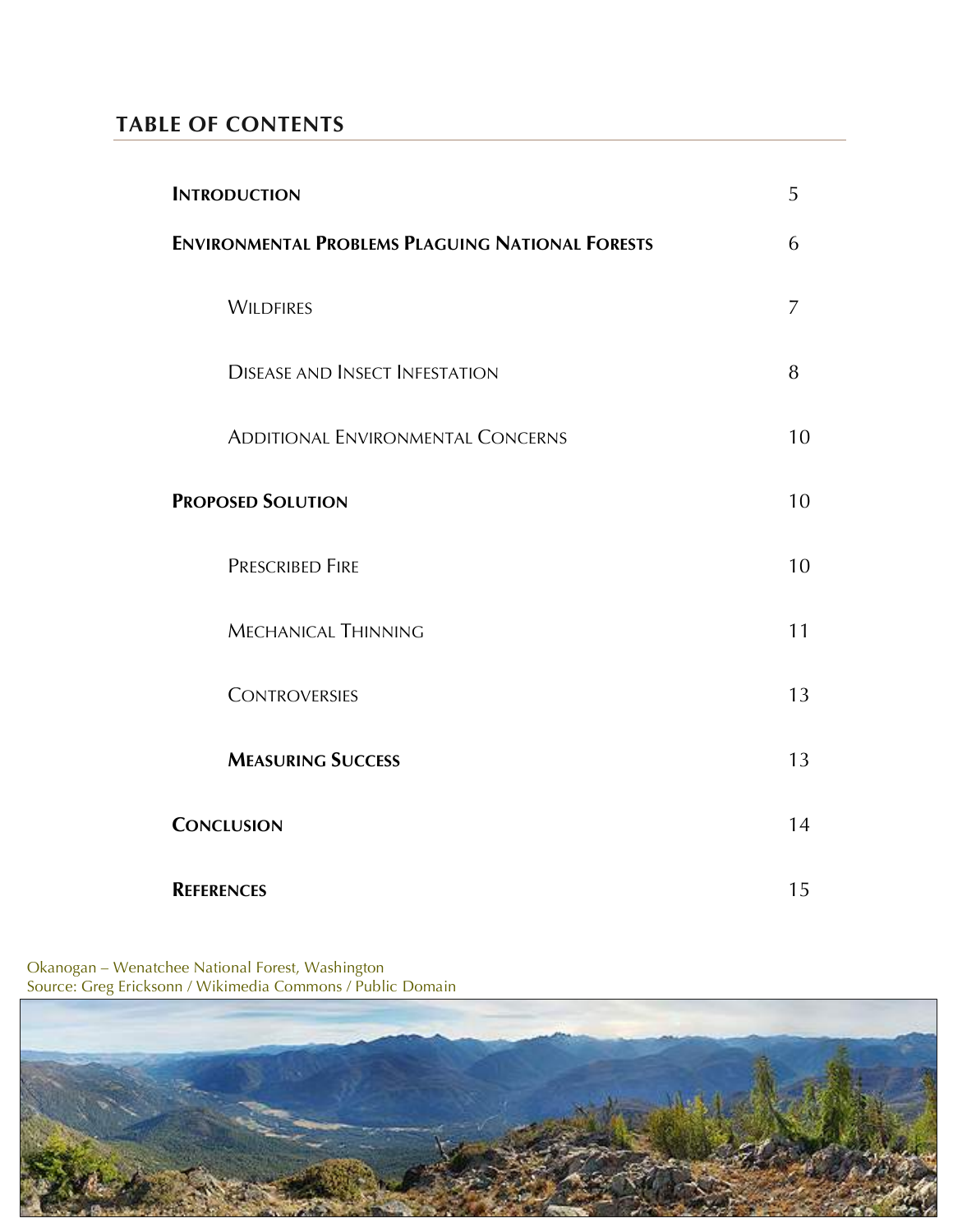*Page intentionally left blank.*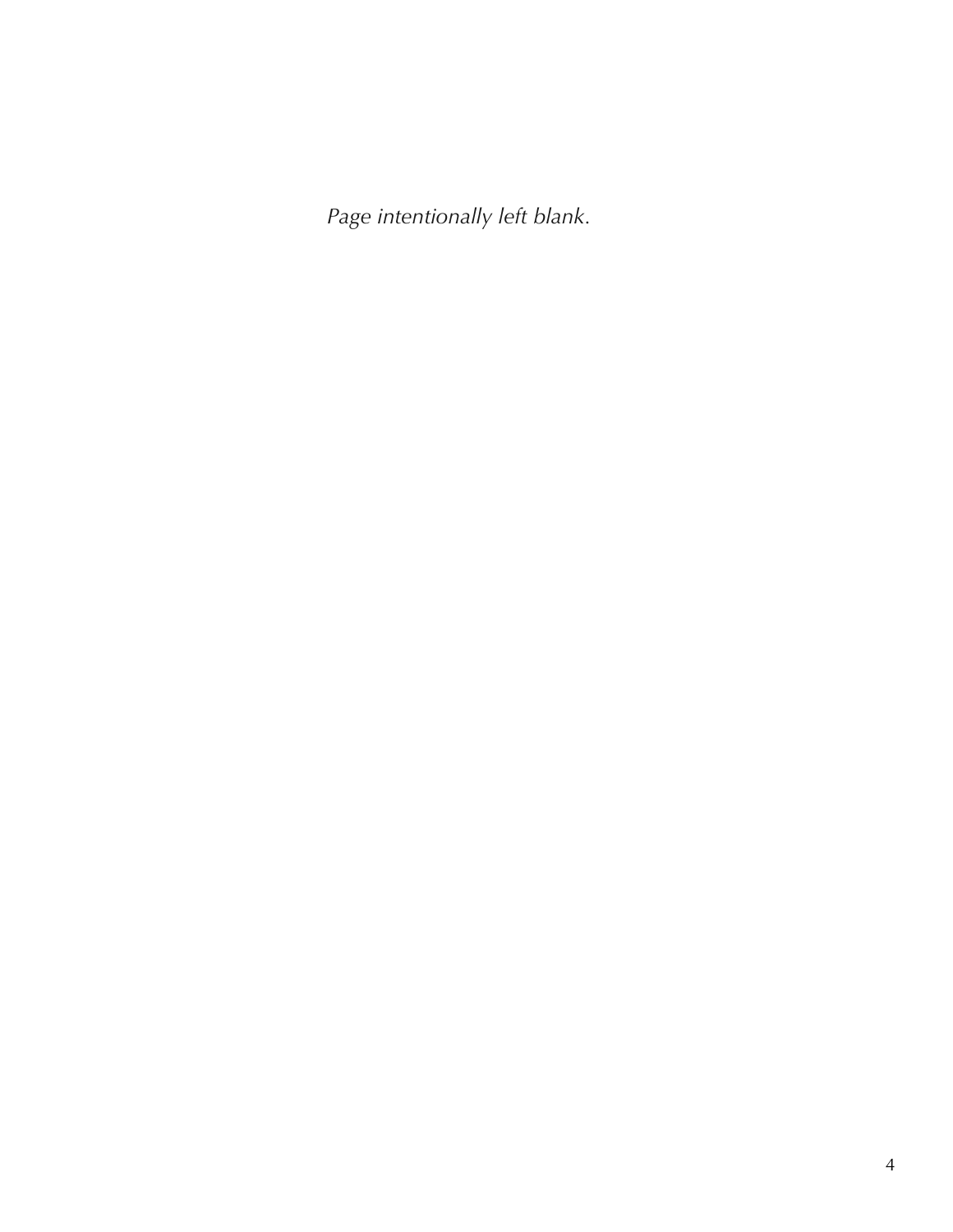# **INTRODUCTION**

The USDA Forest Service, hereafter referred to as the Forest Service, oversees 193 million acres in 43 states and Puerto Rico (Figure 1). According to Forest Service Chief Tom Tidwell, 58 million acres, or nearly one-third of this land, is at high risk of severe wildfire (McClintock 2017). The Forest Service currently spends more than 50% of its budget fighting wildfires (McClintock 2017). The National Forest System faces a host of problems, including:

- i. increasing wildfire severity and frequency,
- ii. increasing insect and disease infestation,
- iii. degradation of water quality, water flow, and watershed health,
- iv. destruction of habitat and declining biodiversity, and
- v. underdeveloped timber stands and associated economic costs.

In response to the problems National Forests face today, U.S. Senator John Barrasso of Wyoming introduced the National Forest Ecosystem Improvement Act of 2017 (S.879) in April 2017. It proposes solutions to particular environmental and regulatory problems that reduce the Forest Service's management abilities. This act aims to mitigate the impacts of climate change in National Forests by increasing management activities from current levels.



acres of land managed by the Forest Service (in green and yellow) across the United States, of which one-third is at high or very high risk of severe wildfire. Source: USDA Forest Service.

More specifically, the National Forest Ecosystem Improvement Act of 2017 would establish minimum annual requirements of one million acres of mechanical thinning and one million acres of prescribed fire treatment. Within that mechanical thinning requirement, at least 400,000 acres need to be managed through commercial thinning and 60,000 acres using even-aged management. This act will capitalize on a requirement established by the Healthy Forest Restoration Act of 2003: That the Secretary of Agriculture must assess environmental threats to forests and prioritize areas that need improvement. While that law does not specify ways to improve the threatened areas, the National Forest Ecosystem Improvement Act of 2017 does so by mandating minimum acreage requirements for management activities.

The Healthy Forest Restoration Act of 2003 established a "comprehensive program" which called for the Secretary of Agriculture to review reports of all forest stands and their possible environmental threats such as wildfire. This provision, referenced in the National Forest Ecosystem Improvement Act, gave the Secretary the responsibility and authority to identify and prioritize areas that may require action. However, the act does not specify paths for improvement for these identified areas. The National Forest Ecosystem Improvement Act allows the Secretary of Agriculture similar authority as in the Healthy Forest Restoration Act of 2003 over the implementation of the National Environmental Policy Act of 1969 (NEPA) which established a requirement for every federal agency to consider the environmental impact of projects carried out with federal funding. Under NEPA, federal agencies must submit an environmental assessment and environmental impact statement allowing for a reasonable time for public review and comment, as well as assessment by an independent agency. The National Forest Ecosystem Improvement Act would allow the Secretary of Agriculture to shorten this public review process. If there is an objection, then an alternate proposal and bond must be submitted to an appointed arbitrator. Therefore, this legislation would expedite the time requirement for public review and legal court action set forth in NEPA. The National Forest Ecosystem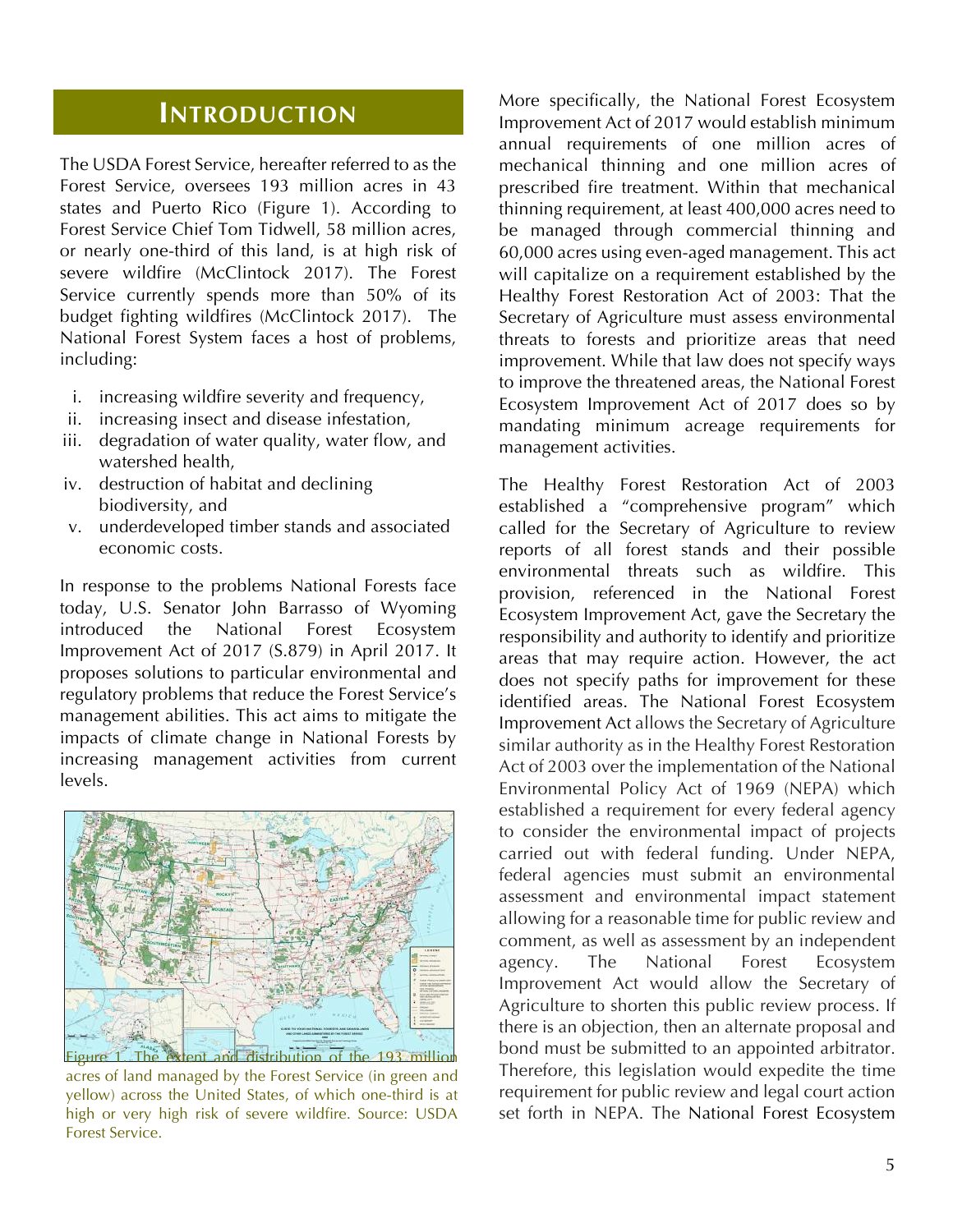Improvement Act aims to streamline decisionmaking to address the problems facing the national forest through active management, to minimize the severity of large wildfires, while improving timber yields, watershed quality, and the overall health of the US National Forest System.

# **ENVIRONMENTAL PROBLEMS PLAGUING NATIONAL FORESTS**

*Where conflicting interests must be reconciled, the question shall always be answered from the standpoint of the greatest good of the greatest number in the long run.*

> *- Gifford Pinchot, First Chief of the Forest Service* (Tidwell 2015)

The Forest Service was established in 1905 under President Theodore Roosevelt with the primary responsibility of managing the nation's federallyowned forests. The Department of the Interior had previously been responsible for timbering and management of these lands, but the Forest Service assumed the responsibility under the Department of Agriculture. The original goals of the Forest Service were to utilize timber and other resources for the general welfare and government revenue, while simultaneously preserving a proportion of each resource to continue its utilization indefinitely (Williams 2005).

Timber sales increased in the 1920s including 335 million ft from Tongass National Forest in Alaska. Increased attention to the National Forest System as a large source of timber and revenue and concerns about over-exploitation sparked the adoption of a "primitive land" designation that required lands to be kept undeveloped. Fourteen million acres were designated as primitive by 1939. The Depression also influenced the Forest Service as President Franklin Delano Roosevelt included employment in the Forest Service as part of the Civilian Conservation Corps. Thus, the Depression was a

high point in United States forest management activity (Williams 2005). Several policies following the Depression had major impacts on forest management today. Many citizens and activist groups concerned about the overuse of clear-cutting as a management technique pushed for the Multiple-Use Sustained-Yield Act of 1960. The Act highlighted the many uses of the National Forest System, including the significance to watershed quality, and called for all uses to be respected equally instead of the established preference for timber production. In 1964, the Wilderness Act designated wilderness areas within National Forests and protected them from development and timbering (Williams 2005).

One of the most pertinent pieces of legislation affecting contemporary forest management was the enactment of the National Environmental Policy Act (NEPA) in 1970, which established a requirement for formal assessment processes and impact reports for management projects proposed by the Forest Service as well as increased transparency and<br>opportunity for citizen engagement. The opportunity for citizen engagement. The Endangered Species Act of 1973 (ESA) also established evaluative procedures for projects with a specific focus on potential impacts on endangered species of plants and animals. Regulatory compliance and mandated assessments, such as those established by NEPA and ESA, increased the internal costs of the Forest Service and required the hiring of hundreds of new Forest Service employees (Williams 2005).

More recently, the Forest Service experienced budget cuts throughout the 1980s and 1990s while continuing to maintain regulatory compliance. NEPA and ESA were joined by the Healthy Forest Act and others, which intensified the requirements of the Forest Service before a project can be executed and increased the ability of citizens to challenge Forest Service projects in the courts (Williams 2005).

As an effect of both budget cuts and increased regulation, the Forest Service has seen a significant decrease in active forest management activities (USDA 2015). The Forest Service in recent years has spent significant proportions of its time and money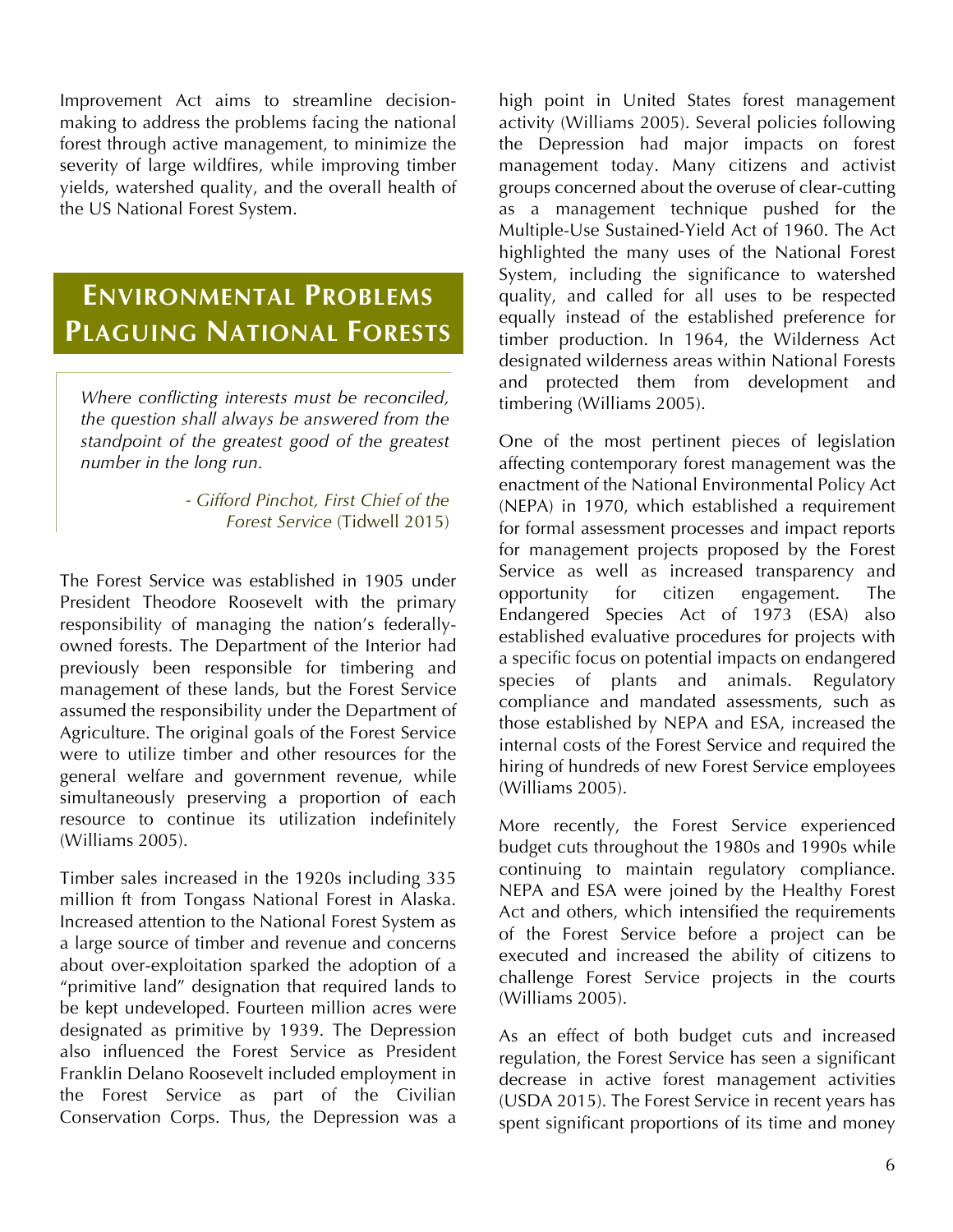fighting wildfires as opposed to preventing them. In 2015 roughly 52% of the Forest Service's budget was used for fighting wildfires. That percentage is predicted to increase to 67% by 2025 if there are no changes in current levels of management activity (Figure 2, USDA 2015). These wildfires have significant negative effects on both forest ecosystems and nearby civilians that are discussed in detail in this report.



Figure 2. The historical, current, and projected costs for the Forest Service to budget in order to control wildfires. These costs are anticipated to consume two-thirds of the Forest Service budget by 2025. Source: USDA Forest Service.

Without action, the combined effects of climate change and increasing forest density will continue to increase wildfire severity and burn more of the National Forest System (Bracmort 2013). This will in turn have a negative effect on watersheds, forest resilience, tree mortality, and forest biodiversity (USDA 2012).

The history of management by the Forest Service, coupled with the effects of climate change, has resulted in the increased frequency and severity of catastrophic wildfires. These are events which cross the threshold of regenerative burns into burns which devastate forest ecosystems, surrounding communities, and are uncontrollable in scale. Historical mismanagement of the National Forests has resulted in an increased incidence of pest and disease, and thus an increase in fuel loads from dead and fallen trees. Climate change has resulted in longer hotter dry seasons and warmer winters, which has caused forest pest populations to grow

and expand in their range (Clark et al. 2016). The combination of a changing climate paired with pest dynamics has contributed to an increased frequency of catastrophic wildfires, a trend that is expected to continue (Barbero et al. 2015). Since an increasing share of the Forest Service's budget has gone to attempting to control these fires rather than preventing them, there have been huge losses of timber, private and government property, and even lives which could have been prevented by responsible management. The lack of management has contributed to the degradation of forest ecosystems and habitat for endangered species, the destruction of property, the degradation of watershed quality, and an increase in air pollution (Barbero et al. 2015).

# **WILDFIRES**

Wildfires are a naturally occurring component of forest ecosystem development and regeneration. Many ecosystems are resilient to wildfires and some plant species depend on fire for seed production or dispersal and are capable of regenerating even after severe burn events (Figure 3, Keeley and Fotherigham 2000). However, lower-intensity regenerative fires can develop into large, intense, and uncontrollable fires under the right conditions. These large and intense fires, often called catastrophic wildfires, can kill trees across hundreds of thousands of acres, devastating forest ecosystems and surrounding communities.



Figure 3. Mature tree (right) and cone (above) of *Pinus haleppensis*, also known as an Aleppo pine. This species has evolved to develop seeds which require wildfires in order to germinate. Source: Isidre Blanc / Wikimedia Commons / Public Domain.

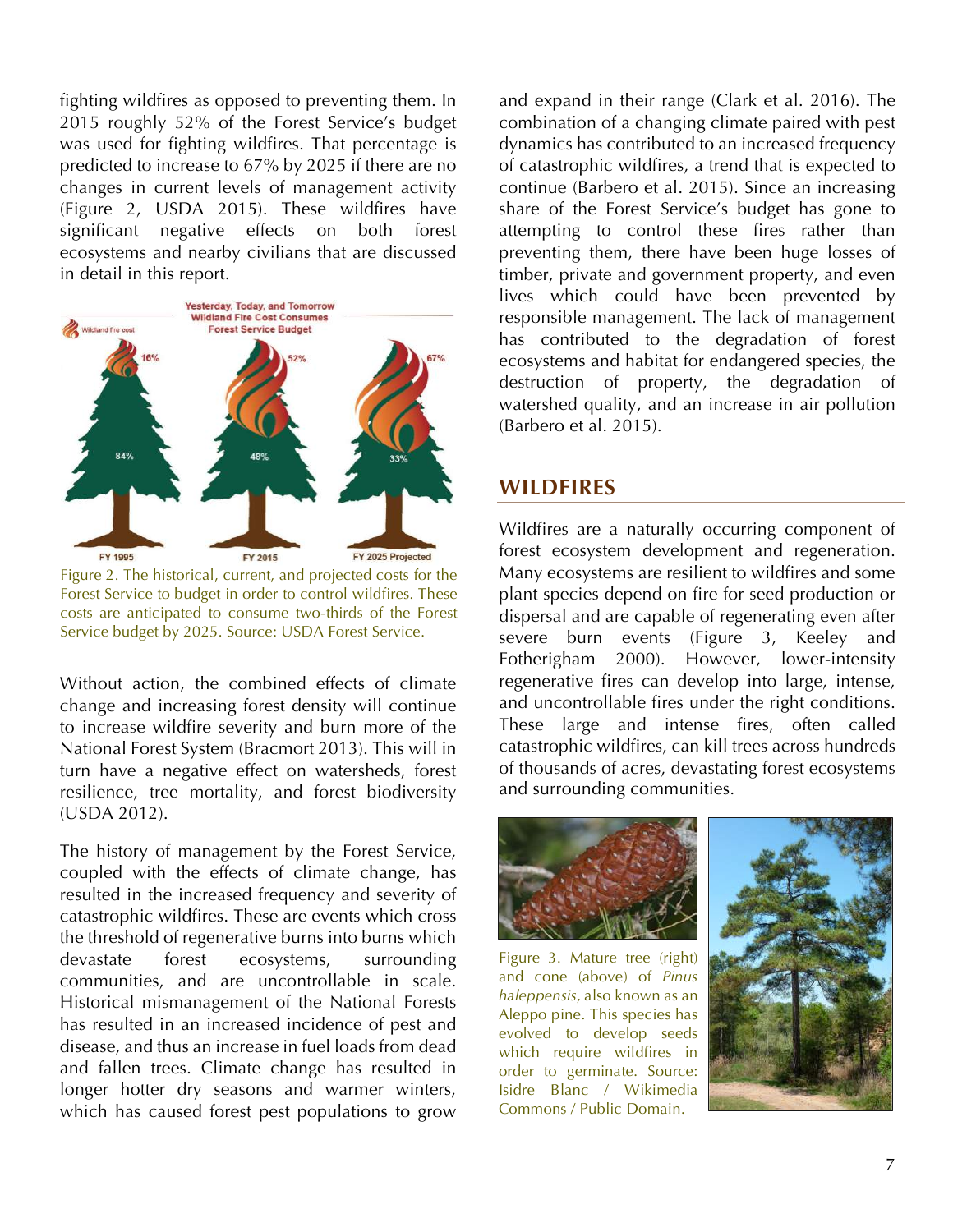

Figure 4. Forty-five-year time series of increasing temperatures with a growing number of large wildfires (greater than 1000 acres) within western forests managed by the Forest Service. Source: USDA Forest Service and Climate Central.

Forests in the western United States are particularly susceptible to catastrophic wildfires due to arid conditions, widespread needle-leaf forests, and prolonged dry seasons. Forest Service data from 1916 to 2004 show that since 1970, the number of annual uncontrollable burns have been rising (Figure 4, Mallia et al. 2015). This may be correlated to climate change, specifically the increased instance of warmer springs and longer summer dry periods that are linked to the four-fold increase in the number of large forest fires each year since 1990 (Westerling 2006). Increased temperatures have also been associated with the proliferation of bark beetles, whose population sizes and activity periods both increase in warmer years, increasing damage to the forests (Clark et al. 2016).

Crown fires, which burn in the forest canopy, are the most intense, dangerous, and rapidly expanding wildfires. The consequences of climate change have already been observed to impact the environmental stressors which lead to crown fires, particularly in the National Forests (Reynolds et al. 2013). Higher annual average temperatures leading to early snowmelt, reduced dry-season stream flows, and more extreme drought periods all have the potential to exacerbate the occurrence and severity of crown fires (Vose et al. 2016). Attempting to understand and predict crown fire patterns will become increasingly important for mitigating damage caused by wildfires (Hoffman et al. 2013).

In the Western United States, an emissions study found that 28% to 51% of carbon monoxide, and 40% to 65% of fine particulate matter (PM2.5) came from wildfires (Urbanski et al. 2011). In large quantities, fire-related emissions increase atmospheric haze, contribute to acid rain, pollute watersheds, and are ozone precursors, posing further threats to ecosystems and human health. (Martin et al. 2015).

# **DISEASE & INSECT INFESTATION**

The health of National Forests is further threatened by the increasing incidence of disease and both native and nonnative insect infestations. With a decrease of active management activities, the infestation of trees can go unchecked leading to a buildup of dead trees which provide massive fuel loads for subsequent wildfire. A wide range of insects are capable of consuming both wood and leaves, which disturb the health of forests at various scales. While defoliating insects weaken trees in the short-term, wood-boring insects consume vascular tissue, which gradually damages the health of a tree individual until mortality (Flower and Gonzalez-Meler 2015).

The Forest Service's National Insect and Disease Forest Risk Assessment predicts that from 2015 to 2027, over 60 million acres of forests will lose 20% of their basal area. This number is conservative, as it does not include additional pertinent factors exacerbated by climate change, such as the potential for harmful insect populations to increase in size or expand beyond their current range (Lovett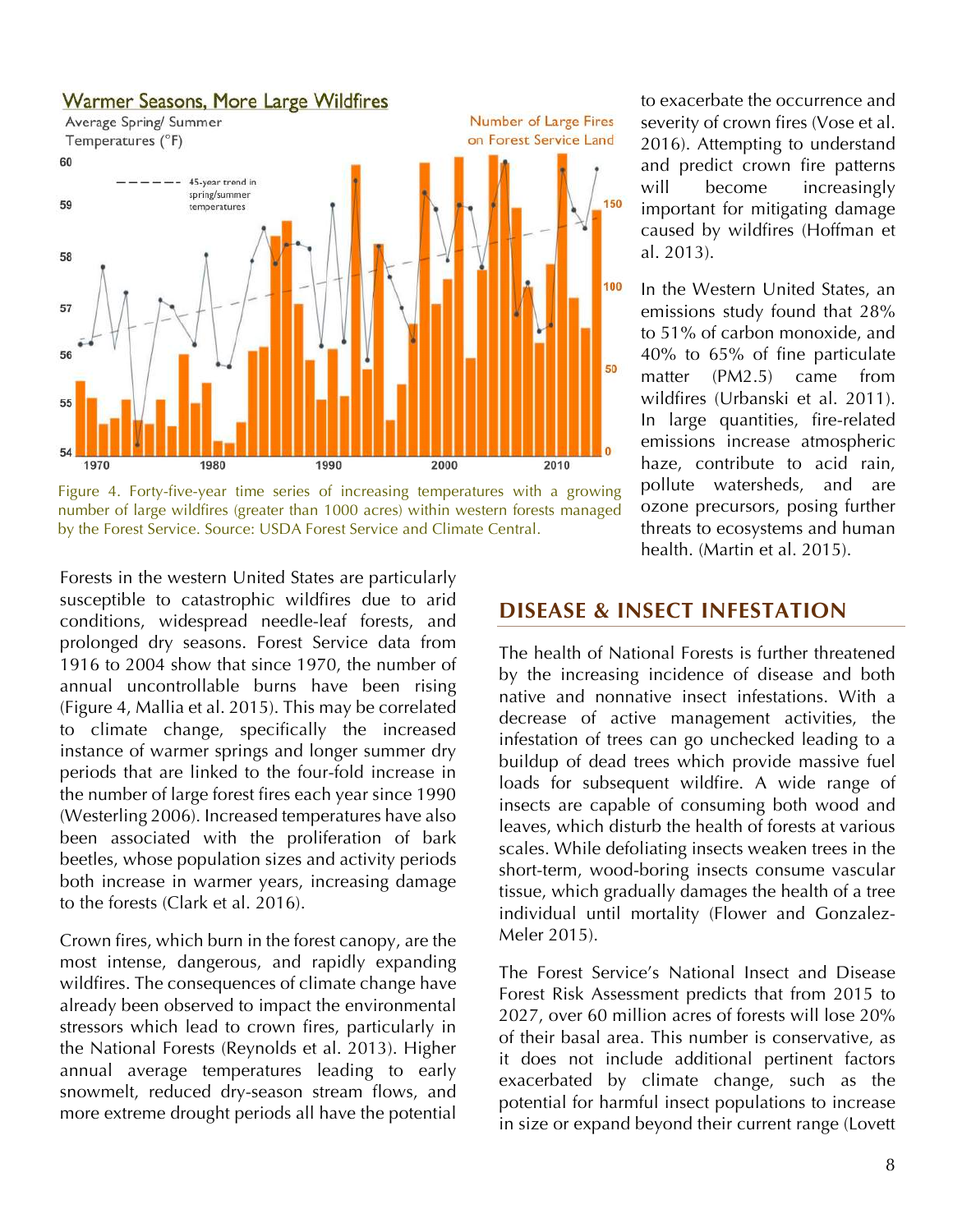et al. 2016). Insects, with short generation times and a high fecundity, respond quickly to environmental perturbations. In the face of rapid climate change, this allows for insect populations adapt more quickly than their tree hosts, resulting in massive infestations (Cullingham et al. 2011). As winters become warmer and less severe, their effectiveness in regulating the life cycles of these insects is reduced, allowing pest populations to increase rapidly with every new generation (Evans et al. 2014).

Widespread insect infestations that kill many trees lead to forests with high densities of dead wood, which serves as fuel for wildfires (Boyd et al. 2013). The reduction in timber harvest is the most direct economic consequence of these infestations. Timber harvesting requires healthy trees and damage from insect infestations can render them unsuitable for profitable sale (Aukema 2011). Also, federal and local government expenditures to manage infestations (like replacement and treatment) also have economic impacts (Aukema 2011).



# **CASE STUDY: THE MOUNTAIN PINE BEETLE**

The Mountain pine beetle infestation in the Fraser Experimental Forest in Colorado is an example of how insect infestations can be brought about by climate change-induced drought and lack of thinning management (Vorster et al. 2017). In 2003, a pine beetle outbreak reached epidemic levels in the Fraser Experimental forest and continued its spread until 2010 (Figure 5, 6). This prolonged spread of the infestation through the forest coincided with extreme drought conditions. A forest area of 23,000 acres, dominated by lodgepole pines, the preferred host of mountain pine beetles, was severely damaged. This lodgepole pine forest encompassed seven watersheds, each of which severely degraded in quality and catchment volume throughout the time of the infestation. The outbreak killed 90% of lodgepole pines with diameters greater than 30 cm, while 90% of trees with diameters less than 15 cm survived. When stands were stressed from age, water scarcity, or overcrowding due to lack of thinning, mountain

pine beetles penetrated the bark and the blue stain fungi carried by the beetle inhibited water transport within the tree, leading to dehydration and eventual death of the tree (Cullingham et al. 2011). Contrary to previous outbreaks, younger trees faced mortality because of drought conditions, poor watershed quality and overcrowding from lack of management. Basal area, a measure of the size of the trees, was the most important predictor of outbreak severity, independent of stand structure and watershed characteristics. Younger stands regenerating from clearcutting completed between 1954 and 1985 had lower outbreak severity than mature stands indicating the value of management activities on influencing such infestations.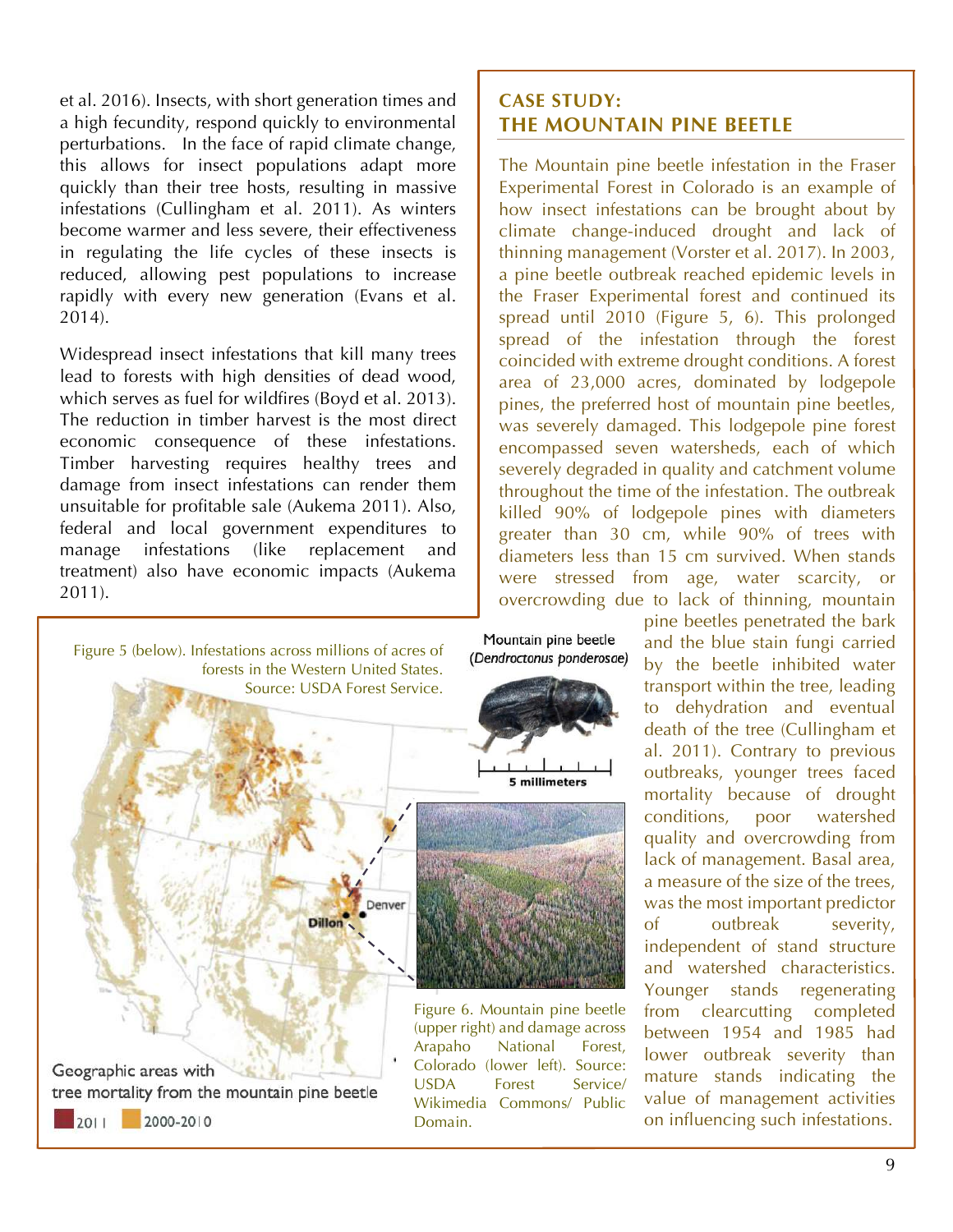# **ADDITIONAL ENVIRONMENTAL CONCERNS**

Additional environmental problems within National Forests often overlap or are the consequence of insect infestations and catastrophic wildfires. The health of a forest ecosystem influences the condition of watersheds draining these systems. The loss of trees through insect infestations, wildfire, or other mechanisms, decreases the interception and infiltration of precipitation. Areas with high tree mortality will be more susceptible to erosion and increased sediment loads have the potential to degrade the quality of a watershed (Gutierrez-Velez et al. 2014). In addition, with a great number of weakened or dead trees, nearby stands in a forest system are also affected because the overall resiliency of nearby stands is affected. They are more vulnerable to concentrated effort of pests and are now more susceptible to external pressures. This in turn creates poorly developed tree stands that cannot be harvested and sold as timber, sometimes at a great economic cost (Kuehler 2015). The dynamic nature of forest ecosystems results in complex interactions linking many of these problems.

#### Total Wildland Fires and Acres Burned (1960-2014)



Source: National Interagency Fire Center

Figure 7. Acres of land burned and the number of wildland fires per year from the 1960's to 2014. Wildfires are more frequent when there is a low area burned. Wildfires may have decreased in total numbers but the area burned is larger, allowing for higher severity. Source: National Interagency Fire Center and the San Francisco Chronicle.

**PROPOSED SOLUTIONS**

#### **PRESCRIBED FIRE**

Though uncontrolled fire can cause extensive damage to forests, utilizing fire in a controlled manner can be an effective method of preventing damage from catastrophic wildfires. Prescribed burning can eliminate biomass from the understory and mid-story of forests, reducing the fuel loads for any subsequent wildfires. This allows for healthier growth of remaining trees, regeneration of new growth and the elimination of plants that pose a serious fire hazard to the stand (Brockway 1997). The Forest Service often uses these prescribed burns to reduce fuel loads in forests to reduce the increasing number of catastrophic wildfires (Figure 7). These burns can also reduce damage from pest infections, remove invasive species, improve habitats, and recycle nutrients (Brockway 1997).

Prescribed fires help reduce hazards, reduce competition, and stimulate regeneration in forest ecosystems (Agee and Skinner 2005). As a method

> to reduce fuel loads, prescribed fire removes the same fuel components on which wildfires depend largely surface fuels from litter, grasses, and small trees. These surface fuels play a major role in determining burn severity (Calkin et al. 2014). Generally, fire managers work to keep flames from a prescribed fire below a certain height and within a controlled area. Prescribed fires also reduce ladder fuels, the mid-sized trees and shrubs that allow flames to climb up from the forest floor to the tree canopy, where they could become intense crown fires (Agee and Skinner 2005).

John Blanchard / The Chronicle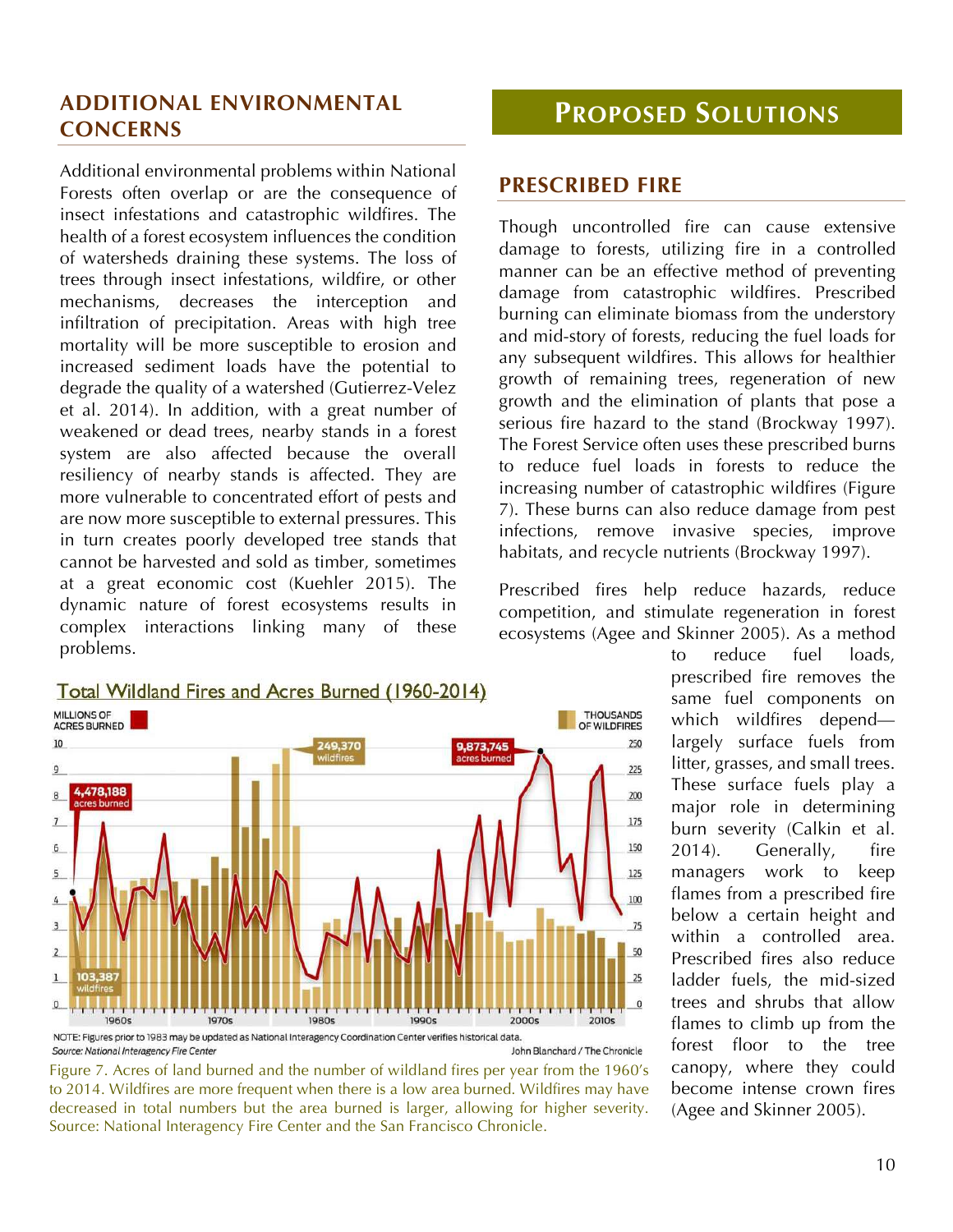Prescribed fires mitigate resource competition among trees. Trees compete over limited resources such as sunlight, water, nutrients, and growing space. By removing small trees and shrubs from the forest floor, higher-value large trees can grow faster. Some pine species, such as *Pinus banksiana*, *Pinus halepensis*, and *Pinus contorta* can only survive by post-fire resprouting, as their cones are sealed and require an environmental trigger to open (Goubitz et al. 2003). These fires are natural disturbances that are needed to sustain forest ecosystems.

# **MECHANICAL THINNING**

Mechanical thinning, both commercial and noncommercial, is the second management tool mandated in this Act. Forest thinning also manages fuel loads, which reduces the risk of catastrophic wildfires. Additionally, forest thinning decreases tree mortality and improves the health of remaining trees by reducing competition for water and soil nutrients Oregon Forest Resources Institute 2017). Commercial thinning, when the logged trees are sold after being cut, brings in revenue for the Forest Service. Non-commercial thinning comes at a cost to the Forest Service; however, it is often necessary to cut down trees before they are large enough to be used for timber in order to improve the health and



mechanical thinning activities in Lassen National Forest, California. Source: USDA Forest Service.

growth of remaining trees. Mechanically removing small trees can also reduce ladder fuels for wildfires (Oregon Forest Resources Institute 2017).

#### **I. COMMERCIAL THINNING**

Commercial thinning is conducted by removing high value trees from the forest. High value trees are often taller and are more susceptible to intense crown fires. Through removing taller trees, it reduces the risk of catastrophic wildfires in a forest (Pollet and Omi 2002).

Even-aged forest management is a commercial thinning practice which involves selecting a stand of trees that are roughly the same size or age and removing other younger or older individuals and any dead trees from a managed area. These smaller trees are then shredded and removed or left in place. This method is meant to improve the growth of the remaining even-aged tree stands, resulting in more valuable timber for a future harvest. Even-aged stands have a low thinning complexity, which increases the efficiency of logging operations and increases the value of timber leases sold by the Forest Service (Fricker 2006).

Even-aged thinning begins with selecting suitable specimens with high potential timber value and can be further conducted in two ways: either non-target trees are removed resulting in a patch with just the selected high-value specimens or removing all mature trees in a patch (a clear cut) and replanting a new generation of uniform age seedlings. This thinning method makes space available for new succession in forest. When most suitable species are replanted in the forest, it improves the overall health in the forest (Yahner 1995).

#### **II. NON-COMMERCIAL THINNING**

Uneven-aged forest management can be done both commercially and non-commercially. This technique selectively reduces the number of trees in a forest stand and creates a stand which contains Figure 8. A forest before (top) and after (bottom) multiple tree species and age classes (FFS 2017). As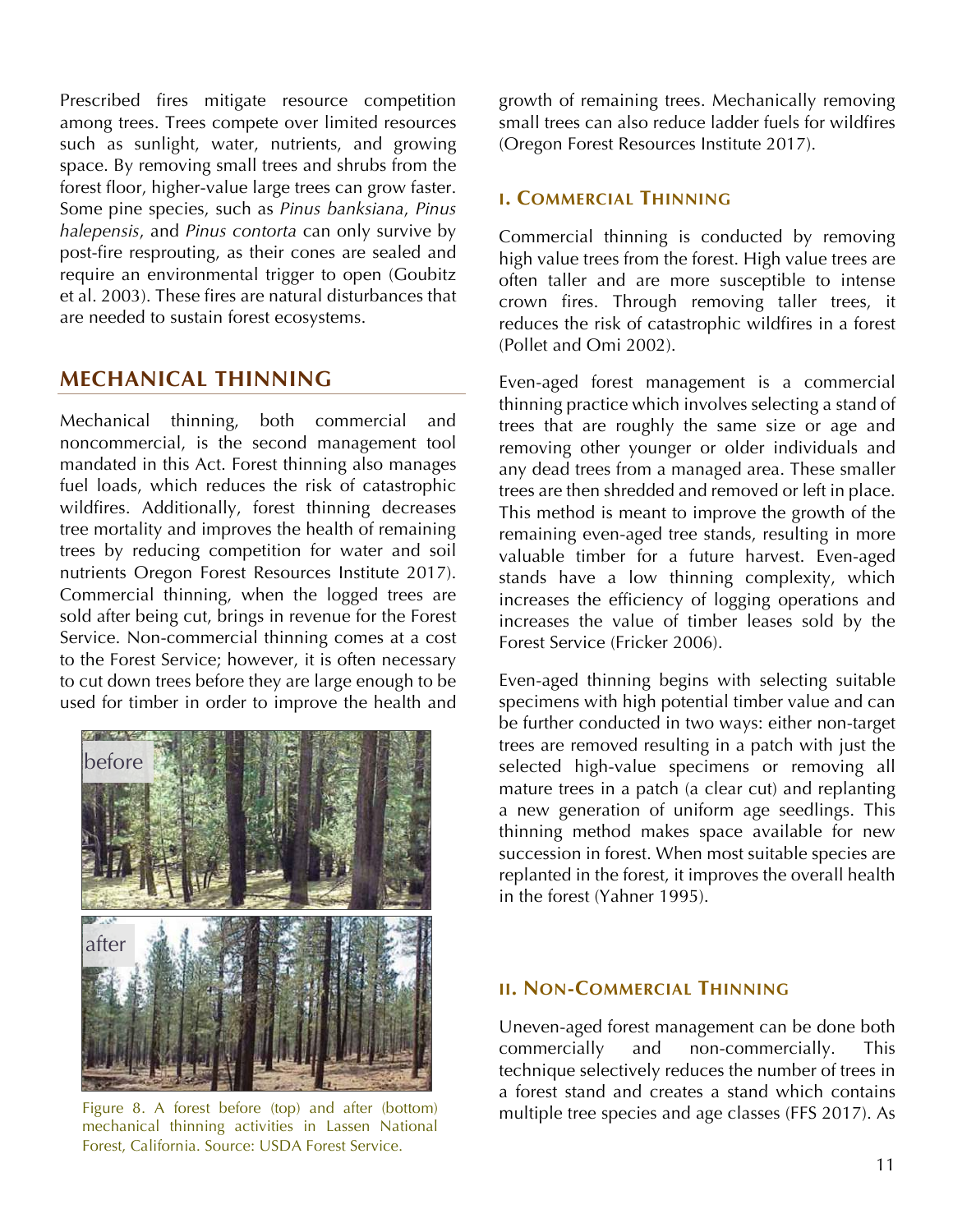a non-commercial thinning tool, uneven-aged forest management techniques often remove diseased and over-mature trees, which have a high risk of crown fire (Sharma 2016). Removing diseased trees provides space and resources for healthier and/or higher value trees. Over-mature and diseased trees will be removed every 20 to 30 years to improve regeneration and forest health (Wittwer 2004). Having multiple ages and sizes of trees in a forest community, uneven-aged forest management increases structural complexity in the forest. High diversity in age and species could increase the resistance to disturbance and resilience to recover after disturbance (EES 2017). Varied age structures create more complex ecosystem dynamics in a forest.

# **CASE STUDY: SPOTTED OWLS OF THE PACIFIC NORTHWEST**

**Adult Spotted Owl Trends** 

The Northern Spotted Owl (*Strix occidentalis caurina*) is a controversial species when discussing the effects of even-aged management on biodiversity (Figure 9). The spotted owl lives in mature coniferous forests of the Pacific Northwest in old-growth stands that are greater than 300 years old. Old growth forest is prized for its high commercial value and so the wildlife that depend on these forests are affected by its heavy logging and thinning (Lande 1988). In 1989, the Northern Spotted Owl was listed as a Threatened species

under the ESA due to its severely declining numbers (Figure 10). In 1990, the Northwest Forest Plan was adopted to include restrictions on the forest management and harvesting of timber in areas of the Northern Spotted Owl range to help their population recover from dangerous decline. The combination of the ESA and the Northwest Forest Plan required all thinning on public and private land to leave 40% of the old growth forest intact within a 3.1-mile radius of any spotted owl nest or activity (Thomas et al. 1990). The population declined annually from 1985 to 2013 in spite of the curbed management and thinning activities (Duggar et al. 2016). The results of intensive monitoring of several Northern Spotted Owl populations for over a decade suggested a continued range-wide decline even though rates of timber harvest had declined dramatically on federal lands. Since enactment of the Northwest Forest Plan, new threats have arisen, including the movement of Barred Owls (*Strix varia*) into the range of the Spotted Owl (Duggar et al. 2016). For decades, there had been push back from private and public groups suggesting that the decline in Spotted Owls had nothing to do with the timber harvesting in the area and that the species was declining for other reasons. Similarly, a recent study found a correlation between deceased competition with Barred Owls and increased population of the Northern Spotted Owl bringing into question whether it was forest management or the lack thereof which played a role in the decline and return of this species at all (Duggar et al. 2016).

#### Number of owls counted: 1992 2009 **Olympic National Forest**  $\left( \mathbf{\overline{1}}\right)$  $150$  $\blacksquare$  13  $\ddot{\mathbf{2}}$ **Washington Cascades** 120 Washington  $\circledcirc$ 208 **Central Oregon Cascades** 187 4 Central Oregon Coast Range 236 Oregon  $124$  $\overline{5}$ **Oregon Coast Range** 139 near Roseburg 116 150 6 Southern Oregon Cascades 244 132





Figure 9. An adult Northern Spotted Owl (*Strix occidentalis caurina*). Source: U.S. Fish and Wildlife Service.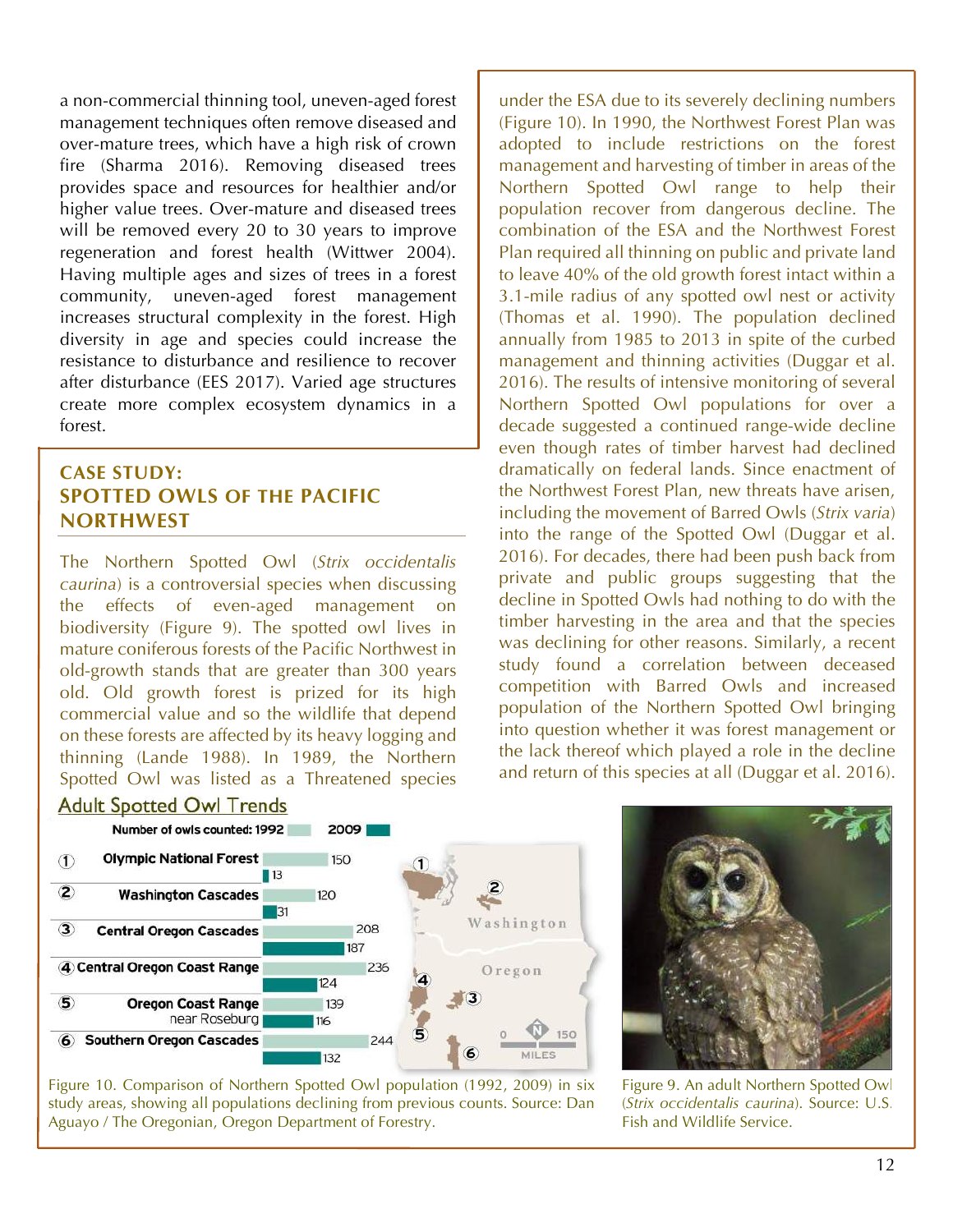# **CONTROVERSIES**

#### **I. PRESCRIBED FIRE**

Fire smoke produces air pollution in the forms of carbon dioxide, sulfur dioxide, nitrogen oxide and dioxide, and particulate matter (Mallia 2015). Air quality can become up to 15 times more polluted for 50-100 miles around a fire (Kenward 2013). This degradation of air quality is an example of environmental conditions that could induce asthma attacks in children and contribute to hospital admissions from environmentally induced asthma (Congressional Record 2016). In 2003, California wildfires were linked with hospitalization, where asthma related admissions increased by 34% during periods of a nearby ongoing wildfire (Delfino 2009). Prescribed fires, like wildfires also release emissions into the air and although they may lack in magnitude as compared to wildfires, these emissions are of great risk to human health and may contribute to severe air pollution (Yongtao et al. 2008).



Figure 11. A Forest Service employee oversees a controlled burn within Boise National Forest, Idaho. Source: USDA Forest Service.

Prescribed burning can escalate out of control given certain environmental hazards, such as dry conditions or high winds if not responsibly overseen by the Forest Service (Figure 11). In 2013, the Pautre fire prescribed for 130 acres of burning wheatgrass in South Dakota became out of control, ultimately damaging 16,000 acres of land (Congressional Record 2016). It should be noted, however, that less than 1% of prescribed burns exceed their original limits (Dether and Black 2006).

#### **II. EVEN AGED MANAGEMENT**

Forest vegetation holds soil in place, which prevents soil erosion. Soil erosion decreases the overall productivity of the forest by washing away nutrients and decreasing soil water holding capacity (Herbert et al. 1974). Meanwhile, the reduced water-holding capacity of eroded soils leads to increased surface runoff, which may lead to potential flooding (Elliot et al. 1996). However, soil erosion can be reduced by better management of harvesting schedule (Swank et al. 1989). During the dry season when there is less precipitation, soil is less likely to be washed away, resulting in less soil disturbance during harvesting.

The effects of even-aged management on biodiversity has spurred heated controversies for decades. On one hand, some studies suggest that species who rely on old growth forest or stratified canopies are at a greater risk of population decline when harvesting affects their habitats (Welsh and Healy 1993). One example includes pond-breeding amphibians. The exposure to high temperatures and low moisture once the timber around the body of water has been harvested negatively affects the survival rate of larval and juvenile amphibians (Semlitsch et al. 2009). On the other hand, certain species are able to adapt or succeed in even-aged managed sites, one reason may be because it mimics the effects of wildfire (Bergeronq 2004). In a study on bird species in the Missouri Ozark Forest Ecosystem Project, even-aged and uneven-aged management techniques were compared to determine how bird species fared under these management conditions. This study concluded that for mature bird species, any form of management lead to their decline but even aged management allowed for an increase in newcomer species (Gram et al. 2003).

# **MEASURING SUCCESS**

The National Forest Ecosystem Improvement Act of 2017 has been introduced to address a lack of forest management and the underuse of timber resources. To do so, the Act gives the Forest Service authority to carry out expedited management to improve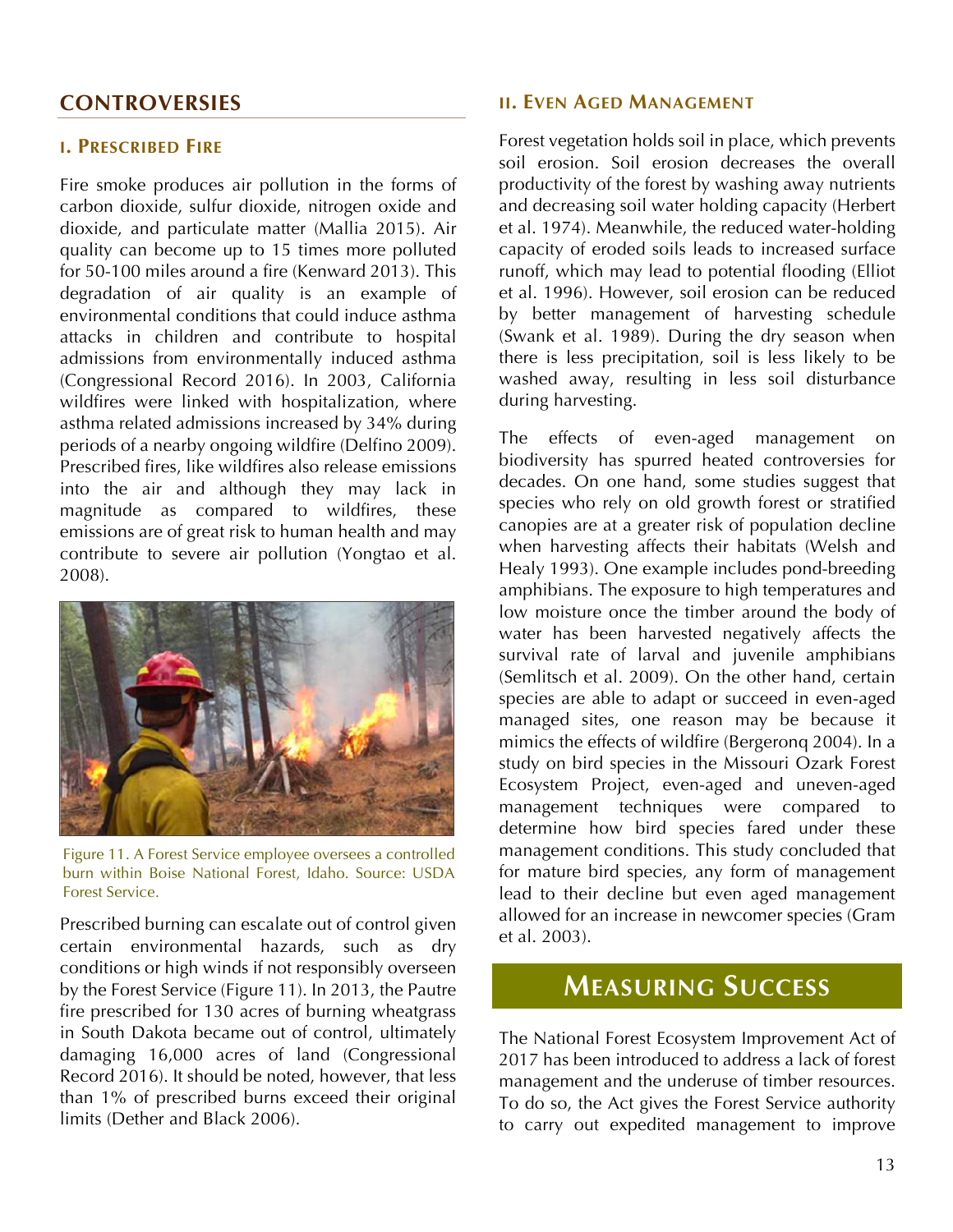forest health and better utilize timber resources. The success of the Act can therefore be measured in two ways:

- i. whether or not the management goals of the Act, set forth in acreage for prescribed burns and mechanical treatment, are met and,
- ii. if key indicators of forest health, namely tree mortality, wildfire frequency, watershed health, and insect and disease infestation, improve over time.

The first measurement of success is can be easily quantified. Success would be achieved if the Forest Service conducts one million acres of prescribed burns and one million acres of mechanical thinning, including 400,000 acres of commercial thinning and 60,000 acres of even-aged management. The second measurement of success is more difficult to quantify, but most simply it would be expected that if management is working, tree mortality will decrease, wildfire frequency and size will decrease, watershed health will increase, and insect and disease infestations will decrease.

However, measuring and monitoring these forest health indicators takes time, money, and personnel because of the large expanse of Forest Service lands. Additionally, forest health fluctuates for a wide variety of reasons. Depending on seasonal and annual weather conditions as well as longer climatic trends, forest health will fluctuate greatly. For example, during periods of drought there may be an increase in wildfires despite an increased in prescribed fires. This natural variability will make it difficult to directly attribute changes in forest health to changes in management activity. Furthermore, since success for forest health indicators is measured in trends, it can take years or decades before success can be effectively quantified.

# **CONCLUSION**

The National Forest Ecosystem Improvement Act of 2017 strives to minimize the severity of large wildfires while improving timber yields, watershed quality, and the overall health of the US National Forest System. In recent years, wildfires in the United States, especially the western states, have increased in severity and number due to both a lack of management and climate drivers. This act aims to increase forest management from current levels by setting minimum acreage requirements for prescribed fires and mechanical thinning operations. Both of these management techniques reduce fuel loads and can reduce the occurrence of severe wildfires. Mechanical thinning, especially evenaged management, will generate more revenue for the Forest Service, an agency that spends a tremendous amount on fire suppression instead of preventative management. However, some controversies exist regarding these methods. For instance, this act proposes an expedited review of any dispute brought forth against the Forest Service and allows for the categorical exclusion of certain management activities, which might have unforeseen environmental consequences.

Overall, implementing this act will be complex because of natural variability in the US National Forest System. Forests vary in type, composition, and access to resources, which makes management solutions region-specific. Also, since the impacts of climate change are uncertain, it will be difficult to attribute a change in management to a change in the health of National Forests. Success of management techniques, in terms of forest health, will take years to evaluate in order to determine whether or not this act is improving the health of the National Forests.

#### Gifford Pinchot National Forest, Washington Source: Josh Sherrill / Wikimedia Commons / Public Domain

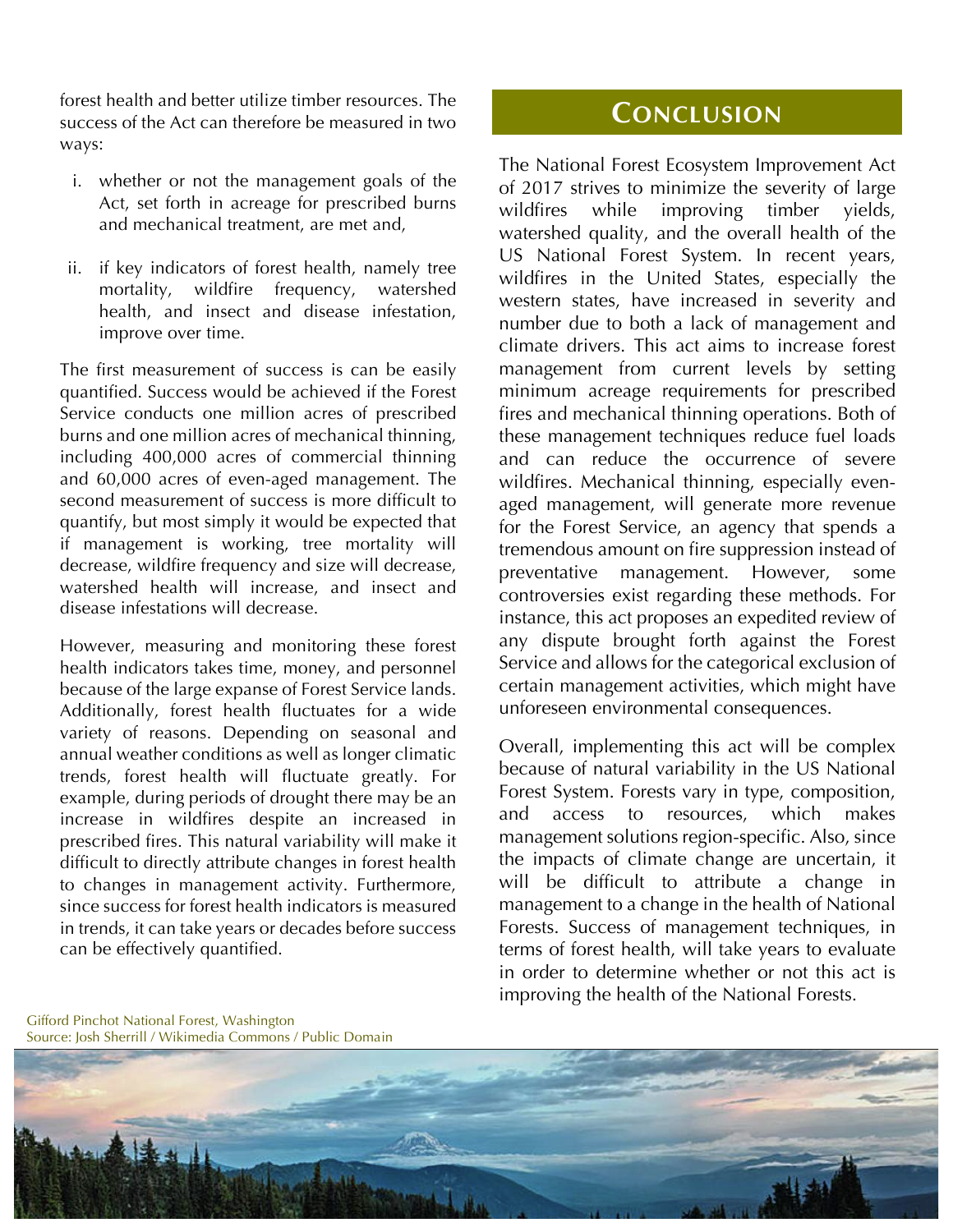### **REFERENCES**

- Abatzoglou, John T., and A. Park Williams. "Impact of anthropogenic climate change on wildfire across western US forests." Proceedings of the National Academy of Sciences 113.42 (2016): 11770-11775.
- Agee, James K., and Carl N. Skinner. "Basic principles of forest fuel reduction treatments." Forest Ecology and Management, vol. 211, no. 1-2, 2005, pp. 83-96.
- Aukema, J E., B Leung, K Kovacs, C Chivers, K O. Britton, J Englin and B V. Holle. "Economic Impacts of Non-Native Forest Insects in the Continental United States." PLoS ONE 6.(2011)
- Bergeron, Yves. "Is regulated even-aged management the right strategy for the Canadian boreal forest?." The Forestry Chronicle 80.4 (2004): 458-462.
- Bishop, Rob. "Forest Mismanagement Causing Increasingly Catastrophic Wildfires, Devastating Impacts on Environment." Naturalresources.house.gov. House Committee on Natural Resources, 23 Apr. 2015. Web. 29 July 2017.
- Bormann, F. Herbert, et al. "The export of nutrients and recovery of stable conditions following deforestation at Hubbard Brook." Ecological Monographs44.3 (1974): 255-277.
- Boyd, I L., P H. Freer-Smith and C A. Gilligan. "The Consequence of Tree Pests and Diseases for Ecosystem Services." Science 342.(2013): 9.
- Bracmort, Kelsi. "Wildfire Fuels and Fuel Reduction ." Congressional Research Service, 17 Dec. 2013, nationalaglawcenter.org/wp-content/uploads/assets/crs/R40811.pdf.
- Calkin, D. E., et al. "How risk management can prevent future wildfire disasters in the wildland-urban interface." Proceedings of the National Academy of Sciences, vol. 111, no. 2, 2013, pp. 746-751.
- Clark, James S, Iverson, Louis, Woodall, Christopher W, … Niklaus E. "The impacts of increasing drought on forest dynamics, structure, and biodiversity in the United States." Global Change Biology (2016): 2352.
- Clark, James S, Iverson, Louis, Woodall, Christopher W, … Niklaus E. "The impacts of increasing drought on forest dynamics, structure, and biodiversity in the United States." Global Change Biology (2016): 2352.
- Congressional Record 5 Dec. 2016: 162(174) U.S Government. Online.
- Cronon, William. "Pinchot and Utilitarianism." The Greatest Good: A Forest Service Centennial Film. https://www.fs.fed.us/greatestgood/index.shtml. Accessed 5 August 2017.
- Cullingham, C I., S Dang, C S. Davis, B J. Cooke, D W. Coltman and D W. COLTMAN. "Mountain pine beetle host-range expansion threatens the boreal forest." Molecular Ecology 20.(2011): 2171.
- Delfino, Ralph J., et al. "The relationship of respiratory and cardiovascular hospital admissions to the southern California wildfires of 2003." Occupational and environmental medicine (2008).
- Dennison, Philip E., et al. "Large wildfire trends in the western United States, 1984–2011." Geophysical Research Letters 41.8 (2014): 2928-2933.
- Dether, Deirdre, and Anne Black. "Learning from escaped prescribed fires-lessons for high reliability." Fire Management Today (2006).
- Dugger, Katie M., et al. "The effects of habitat, climate, and Barred Owls on long-term demography of Northern Spotted Owls." The Condor 118.1 (2016): 57-116.
- Elliot, William J, Deborah Page-Dumroese, and Peter R Robichaud. "The Effects of Forest Management on Erosion and Soil Productivity Currently under Review for Inclusion in Proceedings." Symposium on Soil Quality and Erosion Interaction (1996): 2.
- Evans, A M.. "Forest conservation and management in the Anthropocene." USDA Forest Service. Santa Fe (2014).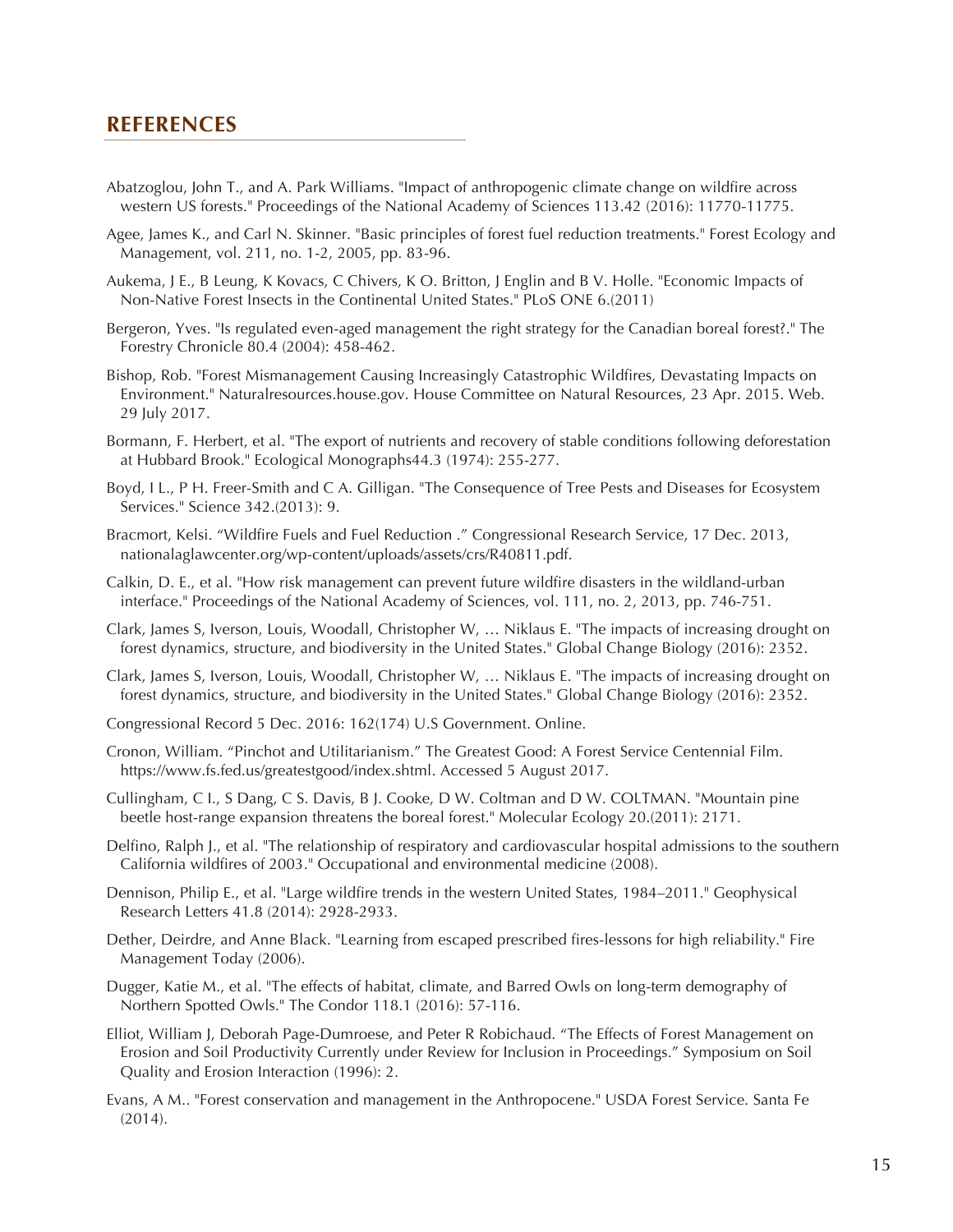- Flower, C and M Gonzales-Meler. "Responses of Temperate Forest Productivity to Insect and Pathogen Disturbances." Annual Review of Plant Biology (2015): 569.
- Fricker, J. M., et al. "Stand age structural dynamics of North American boreal forests and implications for forest management." International Forestry Review, vol. 8, no. 4, 2006, pp. 395-405.
- Goubitz, S., et al. "Germination Response to Fire-Related Factors of Seeds from Non-Serotinous and Serotinous Cones." Plant Ecology, vol. 169, no. 2, 2003, pp. 195–204.
- Gram, Wendy K. et al. "Effects of Experimental Forest Management on Density and Nesting Success of Bird Species in Missouri Ozark Forests." Conservation Biology 17.5 (2003): 1324–1337.
- Gutiérrez-Vélez, Víctor H., et al. "Land Cover Change Interacts with Drought Severity to Change Fire Regimes in Western Amazonia." Ecological Applications, vol." 24 (n.d.): 1340.
- Hu, Yongtao, et al. "Simulation of air quality impacts from prescribed fires on an urban area." Environmental science & technology 42.10 (2008): 3676-3682.
- J. D. Waldron, et al. "Simulating the Impacts of Southern Pine Beetle and Fire on the Dynamics of Xerophytic Pine Landscapes in the Southern Appalachians." Applied Vegetation Science, vol. 10, no. 1, 2007, pp. 53– 64. JSTOR, www.jstor.org/stable/4620499.
- Keeley, Jon E., and C. J. Fotheringham. "Role of fire in regeneration from seed." Seeds: the ecology of regeneration in plant communities 13 (2000): 311-330.
- Kenward, Alyson, Dennis Adams-Smith, and Urooj Raja. "Wildfires and Air Pollution: The Hidden Health Hazards of Climate Change." Climate Central (2013): 1–37.
- Kuehler, Natalie. ""WHY THINNING FORESTS CAN BE GOOD." National Forest Foundation, 30 Aug." 2015, www.nationalforests.org/blog/why-thinning-helps-the-forest/. n.p.: n.p., n.d.. 5 Aug. 2017.
- Lande, R. "Demographic models of the northern spotted owl (Strix occidentalis caurina)." Oecologia 75.4 (1988): 601-607.
- Mallia, D. V., et al. "Impacts of upwind wildfire emissions on CO, CO2, and PM2. 5 concentrations in Salt Lake City, Utah." Journal of Geophysical Research: Atmospheres 120.1 (2015): 147-166.
- Montgomery, Claire A., and Darius M. Adams. "The marginal cost of species preservation: the northern spotted owl." Journal of Environmental Economics and Management 26.2 (1994): 111-128.
- "National Best Management Practices for Water Quality Management on National Forest System Lands," USDA Forest Service, April 2012, https://www.fs.fed.us/biology/resources/pubs/watershed/FS\_National\_Core\_BMPs\_April2012.pdf
- National Forest Ecosystem Improvement Act, S. 879, 115 Cong. (2017). Print.
- National Interagency Fire Center (NIFC). "National Interagency Fire Center-History." Retrieved August 2, 2017. <https://www.nifc.gov/aboutNIFC/about\_mission.html>.
- Pimentel, D. "Environmental and economic costs associated with alien invasive species in the United States." Biological Invasions (2011): 411-430.
- "The Rising Cost of Wildfire Operations." Forest Service.fed.us. USDA Forest Service, 4 Aug. 2015. Web.<https://www.fs.fed.us/sites/default/files/2015-Rising-Cost-Wildfire-Operations.pdf>
- Semlitsch, Raymond D., et al. "Effects of timber harvest on amphibian populations: understanding mechanisms from forest experiments." BioScience 59.10 (2009): 853-862.
- Swank, Wayne T., L. F. DeBano, and Devon Nelson. "Effects of timber management practices on soil and water." Burns, Russell [Tech. comp.]. The scientific basis for silvicultural and management decisions in the National Forest System. GTR-WO-55. Washington, DC. USDA Forest Service (1989): 79-106.
- Thomas, Jack Ward, et al. "A conservation strategy for the northern spotted owl: report of the Interagency Scientific Committee to address the conservation of the northern spotted owl." United States Government Printing Office, Washington, DC, USA (1990).